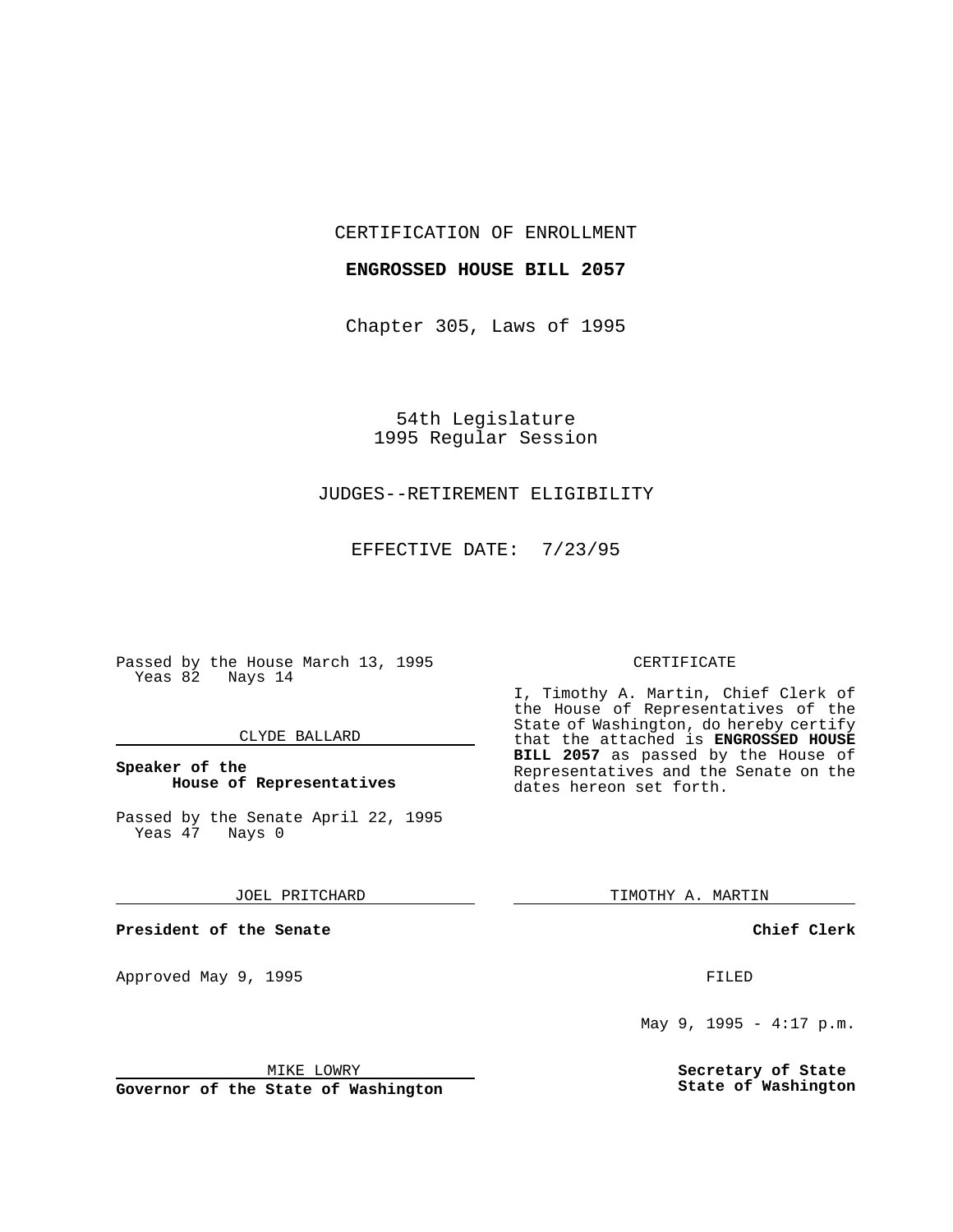# **ENGROSSED HOUSE BILL 2057** \_\_\_\_\_\_\_\_\_\_\_\_\_\_\_\_\_\_\_\_\_\_\_\_\_\_\_\_\_\_\_\_\_\_\_\_\_\_\_\_\_\_\_\_\_\_\_

\_\_\_\_\_\_\_\_\_\_\_\_\_\_\_\_\_\_\_\_\_\_\_\_\_\_\_\_\_\_\_\_\_\_\_\_\_\_\_\_\_\_\_\_\_\_\_

Passed Legislature - 1995 Regular Session

**State of Washington 54th Legislature 1995 Regular Session By** Representatives Appelwick and Foreman

Read first time 02/28/95. Referred to Committee on Appropriations.

1 AN ACT Relating to retirement eligibility; amending RCW 2.10.100; 2 and creating a new section.

3 BE IT ENACTED BY THE LEGISLATURE OF THE STATE OF WASHINGTON:

4 **Sec. 1.** RCW 2.10.100 and 1988 c 109 s 3 are each amended to read 5 as follows:

6 Retirement of a member for service shall be made by the retirement 7 board as follows:

 (1) Any judge who, on August 9, 1971 or within one year thereafter, shall have completed as a judge the years of actual service required under chapter 2.12 RCW and who shall elect to become a member of this system, shall in all respects be deemed qualified to retire under this 12 retirement system upon ((his)) the member's written request.

 (2) Any member who has completed fifteen or more years of service 14 may be retired upon ((his)) the member's written request but shall not be eligible to receive a retirement allowance until the member attains the age of sixty years.

17 (3) Any member who attains the age of seventy-five years shall be 18 retired at the end of the calendar year in which ((he)) the member 19 attains such age.